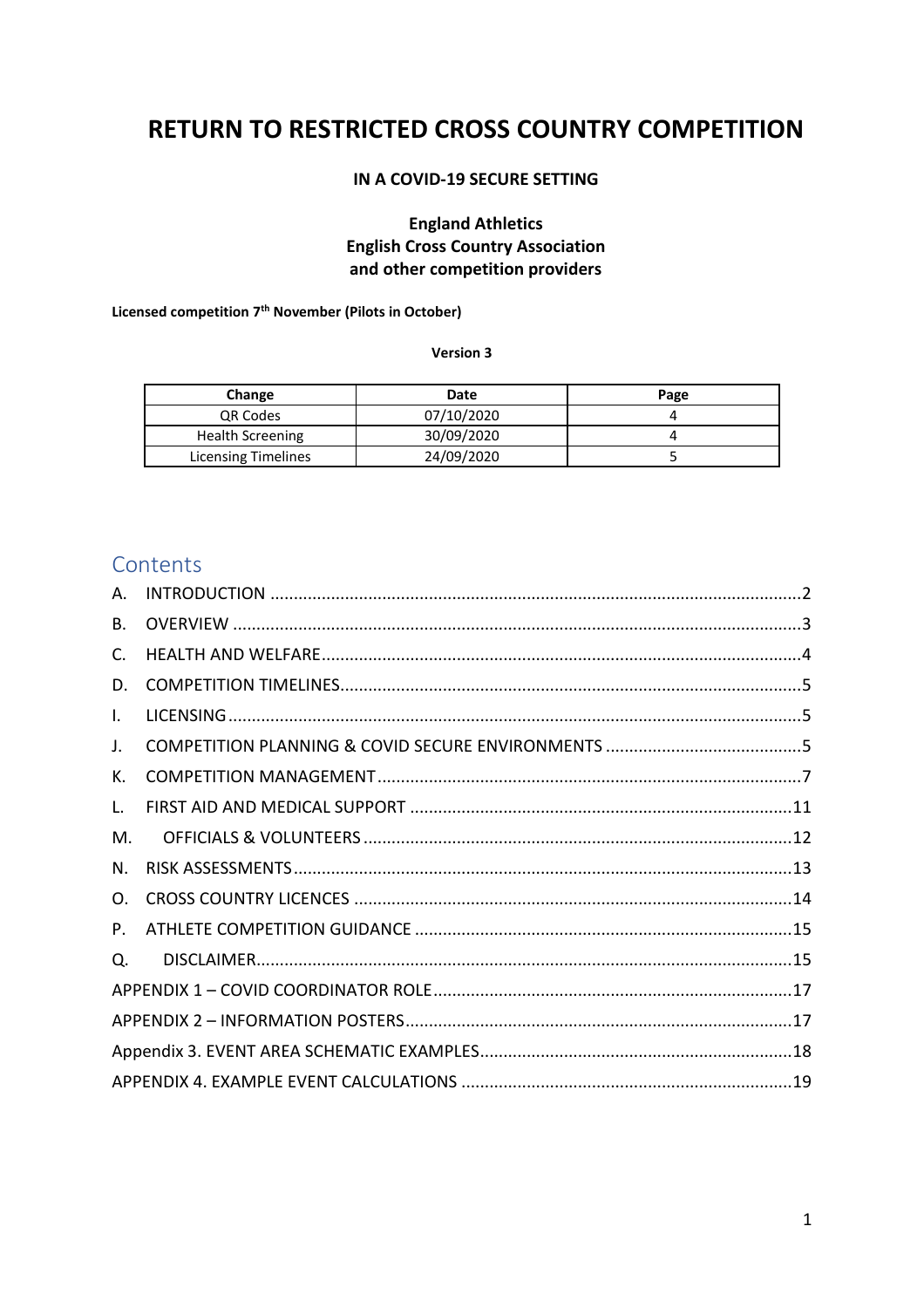# <span id="page-1-0"></span>A. INTRODUCTION

We know athletes, clubs, schools and coaches want a return to cross country competition. It has been the bedrock of endurance in Britain for well over a century. We want to encourage all competitors and organisers to enjoy and compete in cross country this winter. We are also aware that we have to keep the cross country and wider community safe.

This guidance document, which has been drawn up in collaboration with the English Cross Country Association and other competition providers to give a framework and guidance for a safe return to cross country competition.

It is to enable cross country competition to go ahead that meets the current government guidelines. As such it is under continual review and we will update it regularly in light of any new guidance or direction from government. Please note, local lockdowns or a national reintroduction of restrictions does mean that the Steps detailed below can be subject to change.

England Athletics would like to thank the ECCA and other competition providers for the collaborative work that has been done in producing this guidance document. It is recognised that competition providers will have extra work to undertake in meeting the safe requirements of operating in the current climate and appreciation is duly shown to all competition organisers who help bring back cross country for athletes and clubs. The return to training and competition framework is detailed below.

|                                                                     |                                                           |                                                                                                                                                                                                  |                                                                                                                                                                                                                             | <b>WE ARE HERE</b>                                                                                                                                                                                                                           |                                           |
|---------------------------------------------------------------------|-----------------------------------------------------------|--------------------------------------------------------------------------------------------------------------------------------------------------------------------------------------------------|-----------------------------------------------------------------------------------------------------------------------------------------------------------------------------------------------------------------------------|----------------------------------------------------------------------------------------------------------------------------------------------------------------------------------------------------------------------------------------------|-------------------------------------------|
|                                                                     | Phase 1                                                   |                                                                                                                                                                                                  | Phase 3                                                                                                                                                                                                                     |                                                                                                                                                                                                                                              |                                           |
| <b>UK Government</b><br><b>Step</b>                                 | Step 0<br><b>STAY HOME</b>                                | Step 1<br><b>STAY ALERT</b>                                                                                                                                                                      | Step 2<br><b>STAY ALERT</b>                                                                                                                                                                                                 | Step 3<br><b>STAY ALERT</b>                                                                                                                                                                                                                  | Step 4<br><b>Return to</b><br>normal      |
| <b>Date</b>                                                         | <b>March 2020</b>                                         | <b>June 2020</b>                                                                                                                                                                                 | From 4 <sup>th</sup> July 2020<br>Training guidance from 4th<br>August 2020<br><b>Cross Country Competition</b><br>from 17th October 2020                                                                                   |                                                                                                                                                                                                                                              |                                           |
| What it means for<br>athletics and<br>running<br><b>TRAINING</b>    | <b>Personal</b><br>exercise only<br>from home<br>location | Exercise outdoors<br>only<br>Up to 2 people<br>provided they<br>maintain social<br>distancing<br>A coach and one<br>athlete can train<br>together provided<br>they maintain social<br>distancing | <b>Exercise</b><br>outdoors only in<br>'bubbles'<br><b>Small groups (up</b><br>to 6) provided they<br>maintain social<br>distancing<br>A coach and a<br>small group (1:5)<br>provided they<br>maintain social<br>distancing | <b>Exercise outdoors and</b><br>indoors<br><b>Larger groups provided</b><br>they maintain social<br>distancing and are within a<br><b>Covid secure environment</b><br>(Coaching ratio 1:12)<br>Up to 6 outside a Covid<br>secure environment | <b>Exercise</b><br><b>Normal activity</b> |
| Where                                                               | Public outdoor<br>spaces                                  | Public outdoor<br>spaces                                                                                                                                                                         | Public outdoor<br>spaces and<br>outdoor athletics<br>venues that are<br>open                                                                                                                                                | Public outdoor spaces,<br>outdoor athletics venues<br>and open indoors                                                                                                                                                                       | <b>Unlimited</b>                          |
| <b>Number of people</b><br>in a cross-country<br><b>COMPETITION</b> | No competition                                            | No face to face<br>competition                                                                                                                                                                   | No face to face<br>competition                                                                                                                                                                                              | FROM OCTOBER 17TH<br>Larger groups in a Covid<br>secure environment<br>provided all maintain social<br>distancing<br>Groups of 12 racing for less<br>than 15 minutes in a Covid<br><b>Secure environment</b>                                 | Unlimited no<br>restrictions              |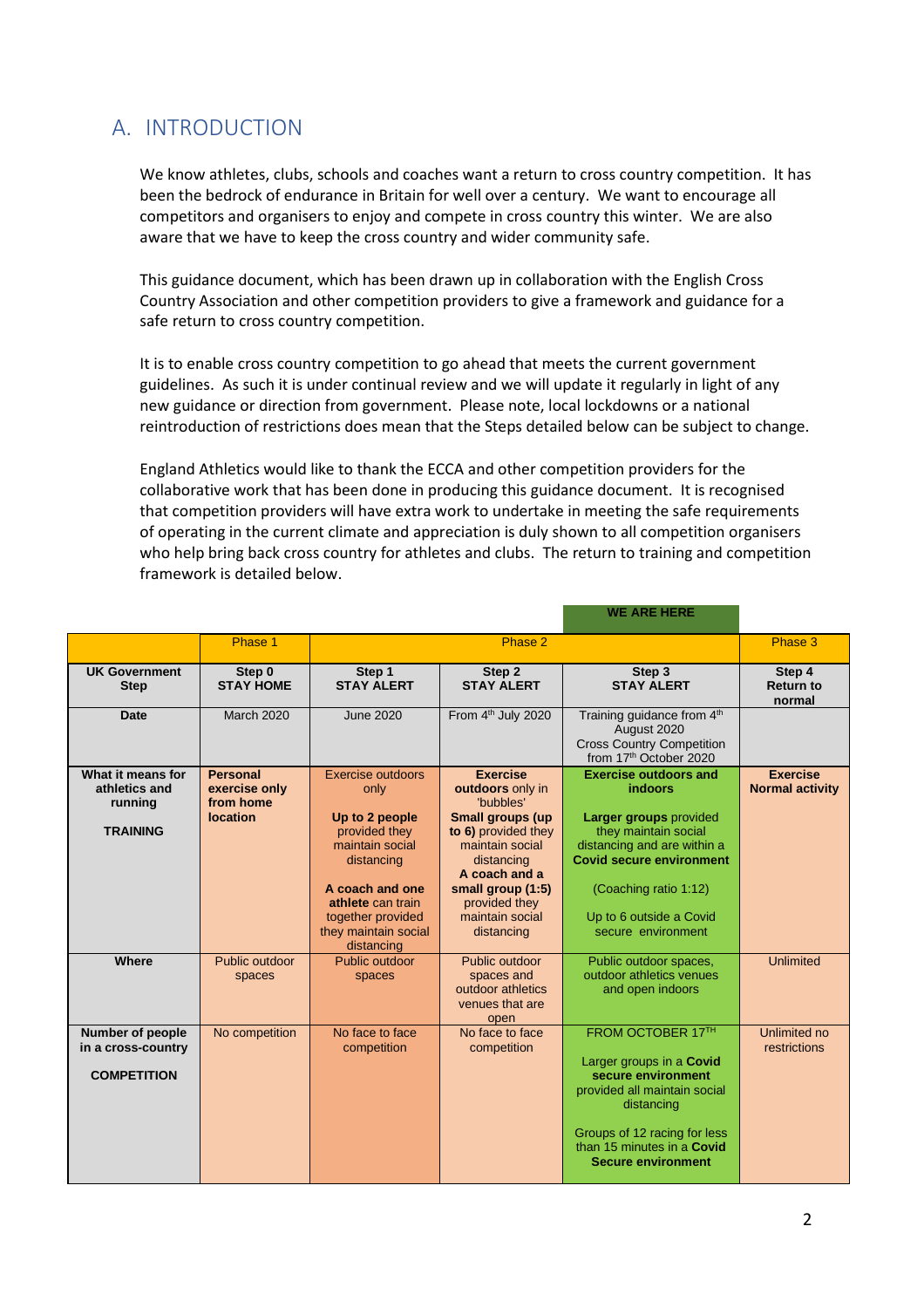# <span id="page-2-0"></span>B. OVERVIEW

This document is in place to facilitate a safe, limited return to competition in **a Covid-19 secure environment – [click here for the additional Cross Country Covid-secure environment guidance](https://www.englandathletics.org/athletics-and-running?media-alias=b515f99cc73d6cf8c6de)  [document.](https://www.englandathletics.org/athletics-and-running?media-alias=b515f99cc73d6cf8c6de)** 

As such competition **MUST** factor the following Key (not exclusive) elements into their competition planning:

- All competitions must adhere to the Covid-19 secure guidance and work with the EA return to competition documentation. This is based on the current government advice on risk mitigation through social distancing and hygiene with a careful assessment of risk and the nature of the event and venue so all Covid-19 requirements can be maintained.
	- o Appoint a Covid 19 Coordinator for the event [see appendices]
	- o Comply with government guidance on social distancing. In England this is 2m or 1m+ i.e. with other risk mitigations in place.
	- $\circ$  Ensure all complete and submit a pre-event health self-assessment [\[See link here\]](https://www.englandathletics.org/resources/view/health-declaration-form-example/?from=18)
	- o Clear communication with all participants should be carried out prior to the event, detailing procedures, and plans. This should include guidance for coaches, team managers, spectators as well as officials and volunteers and any external contractors.
	- $\circ$  Travel to competitions should follow guidance within the team sport framework and Covid secure material about [getting to events.](https://www.gov.uk/guidance/coronavirus-covid-19-safer-travel-guidance-for-passengers) This applies to ALL included within a competition, including Officials, Volunteers, Guests and Competitors.
	- o **The event should be set up to ensure that social distancing (and hygiene requirements) can be maintained from arrival at the event, through registration, start, racing, finishing, and leaving the event. [See event formats]**
	- $\circ$  A licence for all cross-country events is required. Details of how to apply are contained within the guidance.
	- o Engage with local stakeholders from landowners to local authorities to the local communities and emergency services to ensure all are aware of the event and clear of the risk mitigations in place.
	- o **All competition must take account of any local conditions or restriction.** It is the responsibility of each competition provider, athlete, coach, and facility, to make that assessment based on their local environment.
	- Officials and volunteers are vital to the safe running of competitions. We have detailed specific guidance around appointment of, and ensuring the safety and wellbeing of, all volunteers in this guidance.
	- Course set up and management must be completed with all normal risk assessments but with the addition of Covid risk assessments in place as well. An event management plan and the relevant risk assessments must form part of the competition planning.
	- This return to cross-country competition must be considered as a **phased return**. It is likely that numbers and age groups at each event will have to be restricted.
	- The competition Risk assessment must consider mitigations and plans for when activities do not go as expected. Planning scenarios around, for example, an injury occurring and the need to support an individual while Covid secure.
	- Competition organisers and clubs may consider using some of the guidance released by Sport England [\[here](https://www.sportengland.org/how-we-can-help/coronavirus/return-play)] which also details an 'opt in' form for all participants [[here](https://sportengland-production-files.s3.eu-west-2.amazonaws.com/s3fs-public/2020-06/Legal%20risks%20and%20duties%20of%20care%20when%20returning%20to%20play.pdf?M6px4v48Im3EijY0QBAe8mkOMcBDBPfh) **in Section 6 of the linked document.]**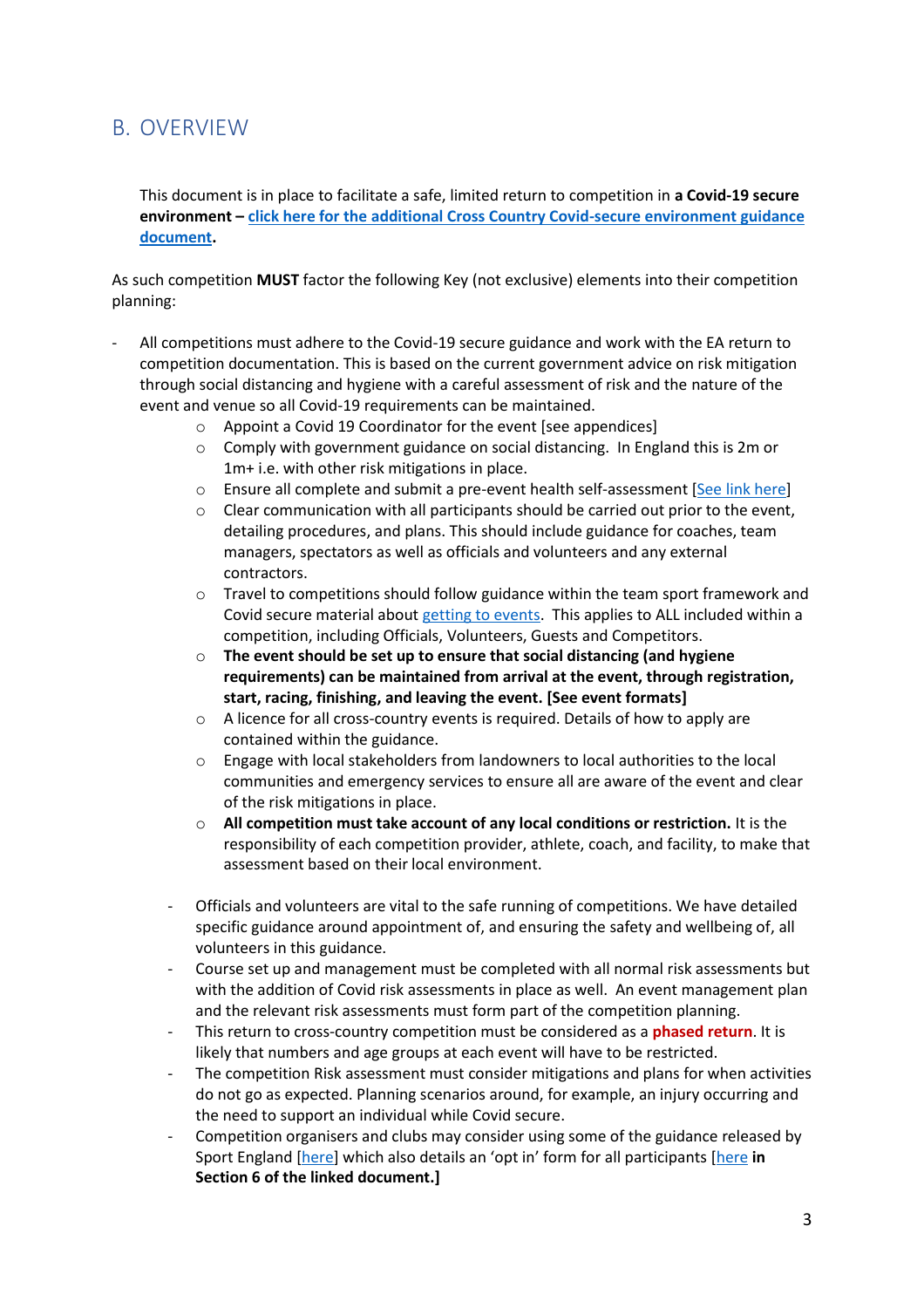Athletes should prepare properly before they undertake any competition. Coaches, club managers and parents should ensure any athlete is confident that they are safe and ready to compete.

**All competition must take account of local conditions and any risk assessment for normal activities should be undertaken as well as ensuring that all government guidance around Covid-19 is considered.** 

# <span id="page-3-0"></span>C. HEALTH AND WELFARE

Event organisers should consider the health and welfare of all attendees at the event. Risk associated with Covid on the day is based upon:

- Droplet transmission and aerosol generation: The risk associated with each action in an activity based on duration and proximity of participants. *An example risk mitigation is maintaining 2m social distancing*
- Fomite transmission: The risk associated with use of portaloos. *An example risk mitigation is for regular cleaning protocols to be set in place.*
- Population: The number of participants likely to take part in the proposed activity plus known risk factors of participants with underlying health conditions or high-risk groups, who wish to participate. *An example risk mitigation is online entry and one significant other per entrant so total event numbers are known prior to the event appropriate for the specific venue*

Prior to the event everyone associated with a competition should monitor themselves for any signs of Covid-19, as well as general health. Everyone should follow the advice of their GP or medical practitioner in all cases. Anyone showing signs of ill health or Covid-19 **should not attend** the competition, in any capacity. Pre-event communication to all participants must include reminders not to attend the event if they have been unwell in the last 14 days. Anyone self-isolating because of 'test and trace' advice or suspected contact with an infected person should not attend. Anyone, who subsequently becomes ill should contact the Covid-19 coordinator for the event and inform them.

A register of competitors, officials and all volunteers associated with the event must be kept for test and trace requirements. Data should be stored securely for 21 days.

It is not a legal requirement for outdoor events which have no access to indoor spaces to have the NHS QR Code, however your venue or Local Authority may request that you have one. Ensure you liaise with these authorities and adhere to their regulations[. Create a QR](https://www.gov.uk/create-coronavirus-qr-poster)  [code here.](https://www.gov.uk/create-coronavirus-qr-poster)

Event organisers are not required to have evidence of competitors' pre-health screening; however, information about appropriate health screening should be communicated to competitors in advance of the event and prior to event entry where possible

Event organisers must include links to the current NHS advice on [coronavirus/Covid-19](https://www.nhs.uk/conditions/coronavirus-Covid-19/) in correspondence with participants.

*It is unclear what impact Covid-19 will have on the long-term health of those who contracted the virus. As a precaution, you should provide your participants the following information:*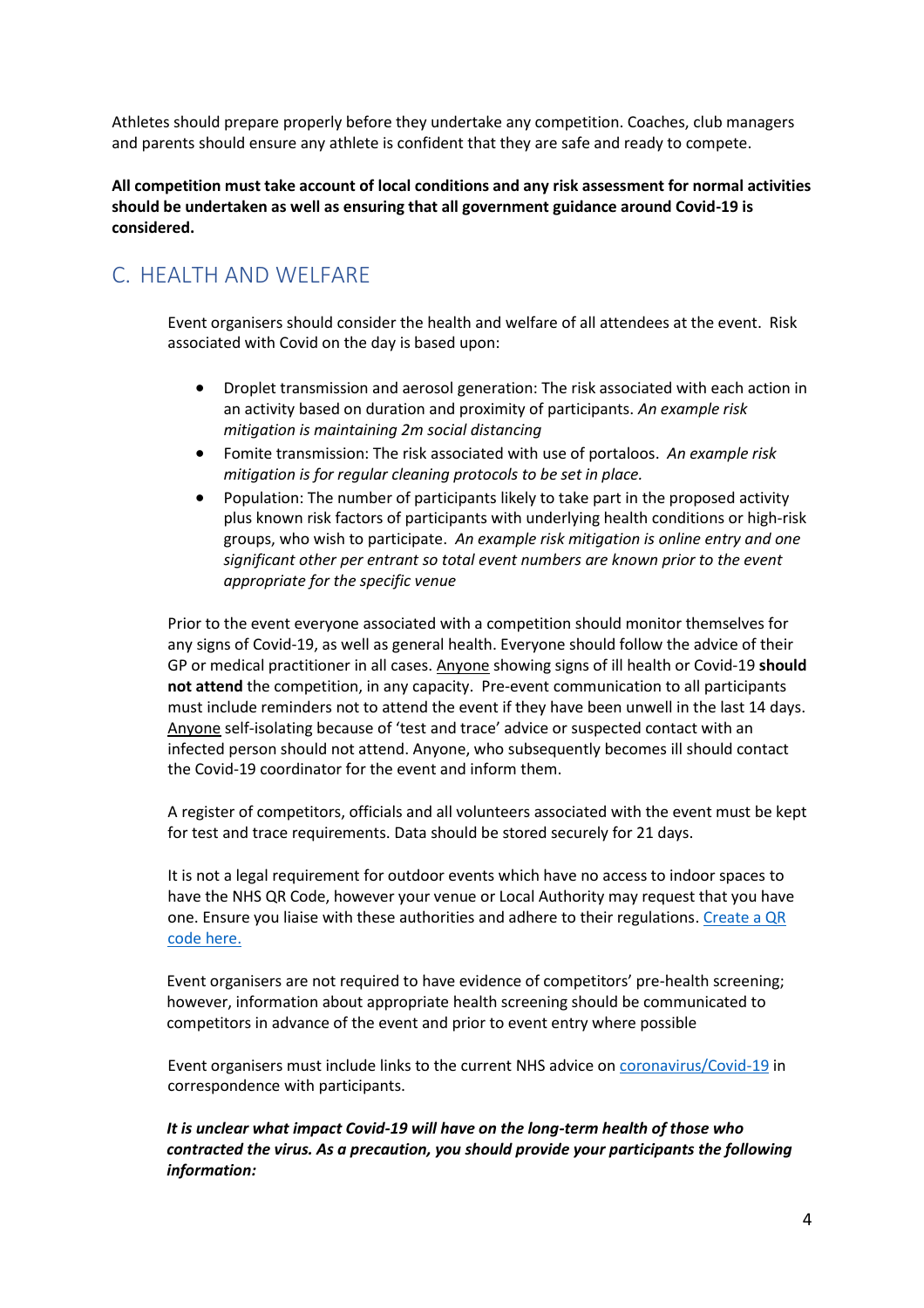#### **Covid-19 Health Assessment**

- If you were hospitalised due to Covid-19, you should undergo a form of health screening prior to taking part in a competition. This screening is best led by a doctor with specialist training in sports medicine. However other doctors may feel competent to make decisions on your fitness to compete and to decide any appropriate investigations that might be required.
- If you were not hospitalised due to Covid-19, but self-isolated having shown symptoms at any time, you are also recommended to undergo a form of screening.
- If you have felt entirely well during the pandemic, you are not routinely recommended to undergo health screening, but it is something to be considered as part of your normal health monitoring for the health-conscious competitor. Your GP should be able to guide you on what level of screening you may require, and who is the best person to assist you in the process.
- Individuals who fall into the 'vulnerable' or 'clinically extremely vulnerable' must assess their own risk in association with attending any events and follow government guidance in this area. Individuals who are not themselves 'vulnerable' or 'clinically extremely vulnerable' but are in contact with individuals in these descriptions should make a personally informed decision about attending any event.

Support on Health and Safety guidance documents are availabl[e here](https://d192th1lqal2xm.cloudfront.net/2020/07/EA-return-guidance-health-and-safety-v4b.pdf)

### <span id="page-4-0"></span>D. COMPETITION TIMELINES

- E. October Covid-19 pilots takes place
- F. 1<sup>st</sup> October Updated guidance for a limited return to cross-country released
- G. 19<sup>th</sup> October Cross country licencing opens
- H. 7<sup>th</sup> November - Licensed competition begins

# <span id="page-4-1"></span>I. LICENSING

Please apply for your licence as far in advance as is practicable, based on the information required. Where possible two-week deadline date for licence applications will be imposed, however flexibility and discretion will be applied in processing these licences. Please note however depending upon demand it may not be possible to approve a licence for a competition that is received the same week as that competition. See licence application section for details.

# <span id="page-4-2"></span>J. COMPETITION PLANNING & COVID SECURE ENVIRONMENTS

• Permissions and agreement with landowners must be sought. Event organisers should provide clear information and an event management plan to the landowner regarding the measures they will put in place to ensure a [Covid secure environment,](https://www.englandathletics.org/athletics-and-running?media-alias=b515f99cc73d6cf8c6de) as well as seeking information from the landowner regarding their own measures.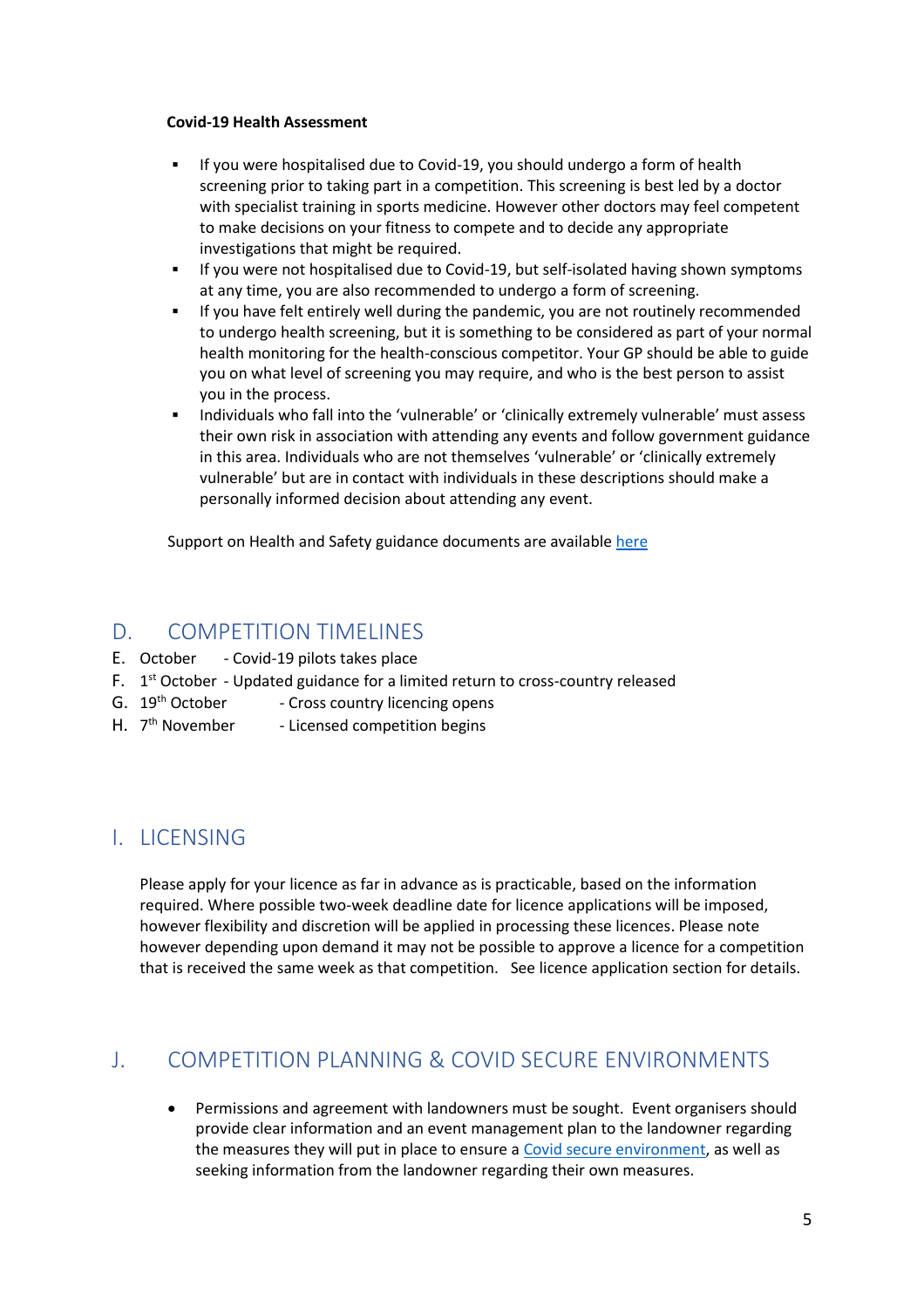- Mitigations must be put in place where the public can access a shared space with the event to ensure all remain socially distanced. Event organisers may need to consider the following:
	- o alternative venues
	- o agreements with the landowner to temporarily close a section of the venue to the public
	- o additional marshalling or use of barriers/tape/signage to ensure social distancing
	- o A communication with the public
	- $\circ$  Clear setting of behaviour codes for runners/attendees engaged in an event that shares space with the public to maintain social distancing and recognise shared usage of the area.
	- o Distribution of wrist bands for identification of event personnel/attendees
- Competition providers need to be aware of any local lockdown restrictions enforced in their area at short notice. If you are delivering a competition event, and local lockdown restrictions are put in place in your area, organisers must contact the local authority for further advice.
- Appoint a named Covid-19 coordinator for the event (see appendices for Covid coordinator responsibilities) and proceed to work with the venue management on planning for the event ensuring a clear event management plan and all risk assessment procedures are in place for Covid-19, and all other risks. This individual should be separate to the event manager.
- Consider how you would manage anyone on site who does not comply with all the Covid-19 processes and procedures that you put in place.
- Ensure consideration is given to the wider community health provision. Local emergency and health services should be contacted to ensure they are aware of the event and potential ramifications of holding the event in the locality.
- Ensure there is adequate PPE on site (face masks/gloves) for those who need it due to their duties, who may arrive without suitable PPE, or who may ask for it. Anyone working indoors must be provided with a face mask.
- Analyse how many people the start/finish area and the course can cater for while maintaining all social distancing and hygiene requirements. This will dictate the number of participants at each event. Small and local competitions are encouraged.
- Food and beverage provision must adhere to any current government guidelines. Officials and other volunteers should be informed of food and beverage arrangements prior to the event and informed if they need to provide their own.
- Any outside contractors brought in must adhere to any relevant government guidance e.g. caterers.
- Ensure good hygiene and social distancing is maintained when collecting and distributing bibs or chips.
- All results for competition should be managed virtually. Results boards are not permitted at the competition.
- Noise at the venue should be minimised in line with the following government guidance: "All venues should ensure that steps are taken to avoid people needing to unduly raise their voices to each other. This includes - but is not limited to - refraining from playing music or broadcasts that may encourage shouting, including if played at a volume that makes normal conversation difficult. This is because of the potential for increased risk of transmission particularly from aerosol and droplet transmission."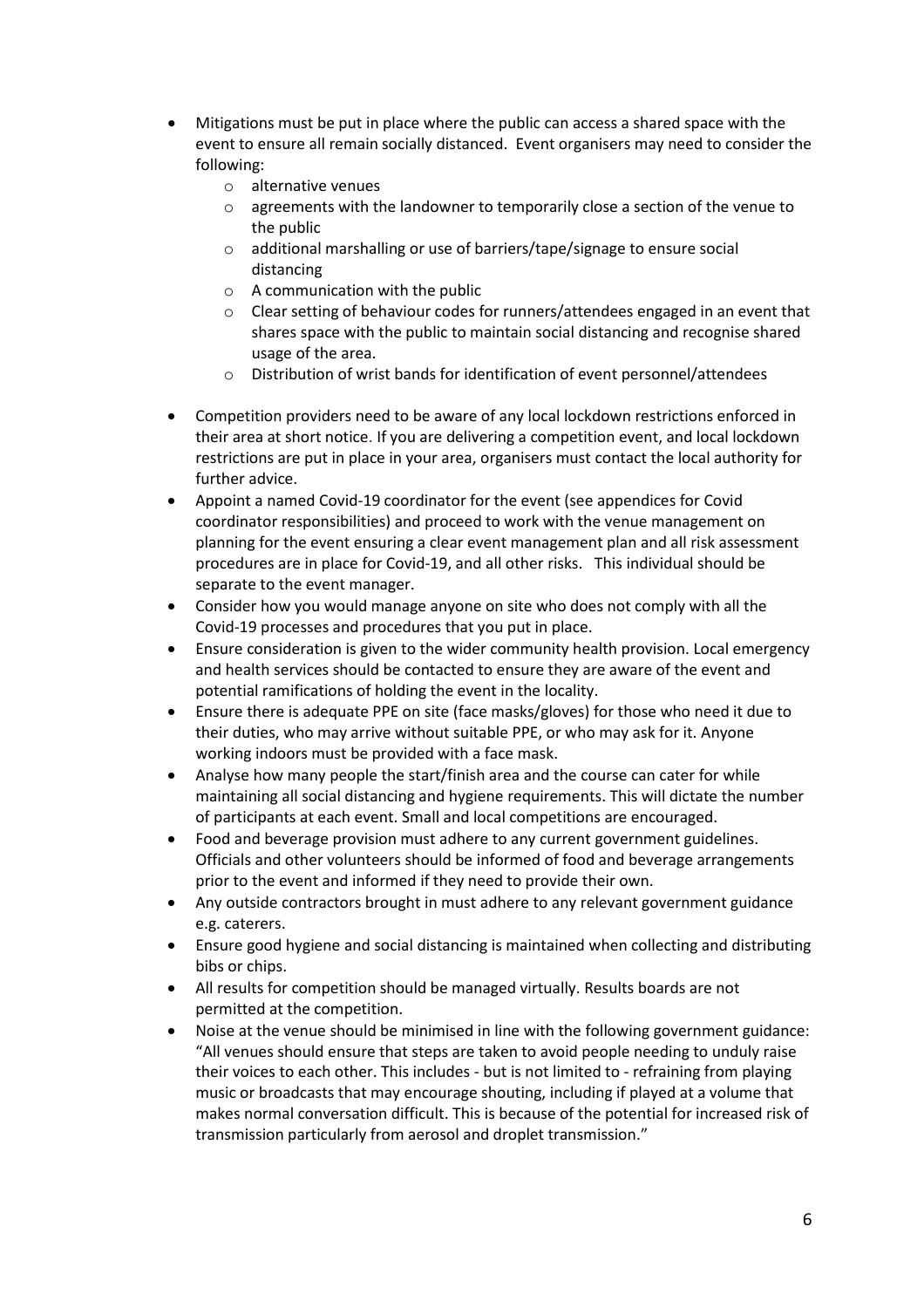- Races must be timetabled and planned according to pre-entries, with enough time between races to ensure social distancing at the venue. Entries may need to be limited depending upon the format of competition being used.
- The Event manager must not have any other official duty at the competition, they must coordinate with the Covid-19 Coordinator or appropriate person to ensure that all social distancing guidance, hygiene guidance, and flow routes are maintained.
- This list is NOT exhaustive and local situations must be catered for and all risk assessments carried out and monitored by the Covid-19 coordinator.

# <span id="page-6-0"></span>K. COMPETITION MANAGEMENT

# Competition Formats

Race Organisers could consider the following as alternative options to mass starts and ways of managing number of competitors and maintaining social distancing:

- Competition with maximum of 12 athletes per wave racing in traditional format for **less than 15 minutes**. This limits the number of people in proximity to one another in line with the team sport guidance published by the government. Waves of athletes can be released with a time gap that should ensure no mixing of the groups.
- Competition **longer** than 15 minutes can take place but must be set up so that social distancing can be maintained **at all times**. This is in line with government guidance, the [team sport framework](https://www.gov.uk/government/publications/coronavirus-covid-19-guidance-on-phased-return-of-sport-and-recreation/return-to-recreational-team-sport-framework), and other sports.
- Relay formats adhering to the guidance above
- Virtual races whereby the event organiser works with the landowner to provide a designated route to which runners can travel to, run the route, and log their times, within a designated time frame.
- Race and league organisers will need to calculate the number of runners that each club can enter given the format they adopt and the amount of space/time they have at their venue. They should consider.
	- $\circ$  Restricted allocations of entries per club per age group based on the space available at the venue
	- o Shorter races, combined with smaller seeded starting fields and multiple waves or races
	- o Wave start/Time Trial (chip timing) where runners are set off either individually or in smaller waves, with all results combined and positions based on chip times
	- o Wave starts (no chip timing available) where the results are presented in separate waves based on gun time, results will be processed with each wave listed as a separate set of results
	- $\circ$  Time Trial (no official race organiser timing) where athletes are recording their own race times and submitting them to race organisers using an "honesty" policy.
	- o Adapted Paarlauf style racing seeded athletes set off in small groups race a comparable route, over the same distance, and race each other back to the start (see Appendices)
	- $\circ$  Careful consideration should be given to any course that involves laps and the potential for pinch points to be created.
- Finishers from one wave should all finish in one area of the finish line/zone. Next wave finishes in another finish zone to allow accurate timekeeping if no chip timing.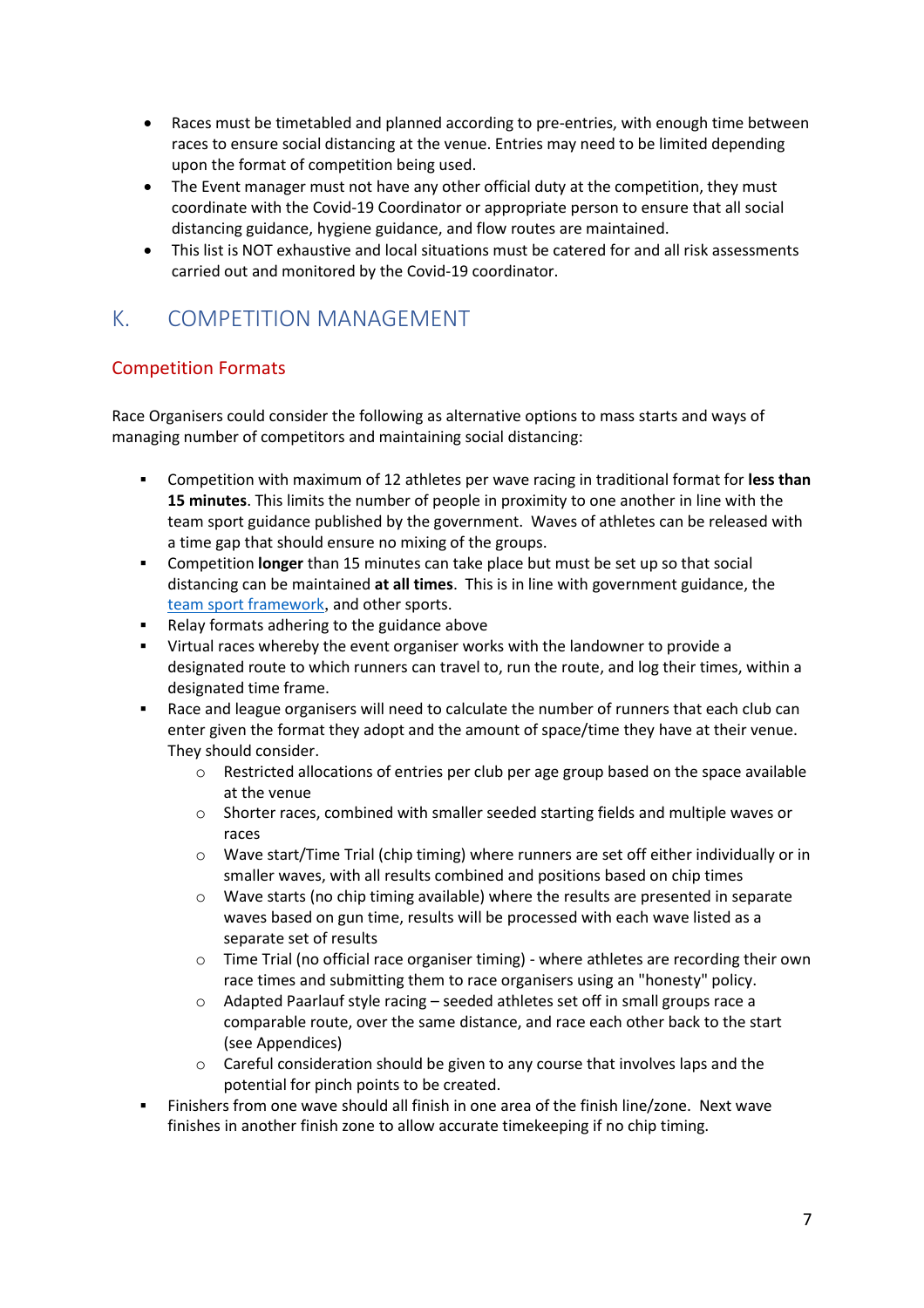■ An example of competitor number calculations for race organisers to plan their event is contained in the appendices.

#### Event Management

- **•** An event management plan taking into account Covid issues should be produced. This plan will detail how the event is going to be run and will include risk assessments for the running of the event and Covid.
- Consideration should be given to
	- Communication to all participants and other stakeholders
	- Course management
	- Health, safety, and wellbeing of all attending
	- Travel to, arrival and departure from the event
	- Phasing of start times to minimise the overall number of competitors at the start at any one time
- Spitting is forbidden as per UKA Rules for competition.
- **A register of all participants and attendees to the event must be kept for test and trace purpose for 21 days.**

### Event areas

- The start and finish areas as a minimum must be set-up as **[Covid-19 secure environments.](https://www.englandathletics.org/athletics-and-running?media-alias=b515f99cc73d6cf8c6de)**
- Numbers of attendees should be known prior to the event so that space can be managed.
- Build and removal of all start, course and finish areas should be completed adhering to Covid guidance.

#### Pre-event communication

- Clear instructions on all areas of the course should be communicated to participants prior to the event. This should include Covid compliant instructions around:
	- $\circ$  Getting to the start, parking, registration Clear arrival at site times for different waves
	- o Start and Finish area planning
	- o Warm up instructions
	- o First aid and retiring from the event instructions
	- o Mandatory kit
	- o Racing instructions including the need to social distance, consider other users of trails if 'open' and clear policies on over-taking, especially on single-track
	- o Detailed course plans highlighting any potential pinch points and obstacles and instructions to mitigate risk
	- o The requirement for all to maintain social distancing
	- o Results communication
	- o Departure from the event site
	- o Toilet facilities

### Before the Start

It should only be permitted for athletes to walk the course prior to competition if social distancing can be maintained i.e. restricting access to the course for limited numbers. Alternative arrangements should be made to show the course to the athletes if possible. Options are as follows (other options are available):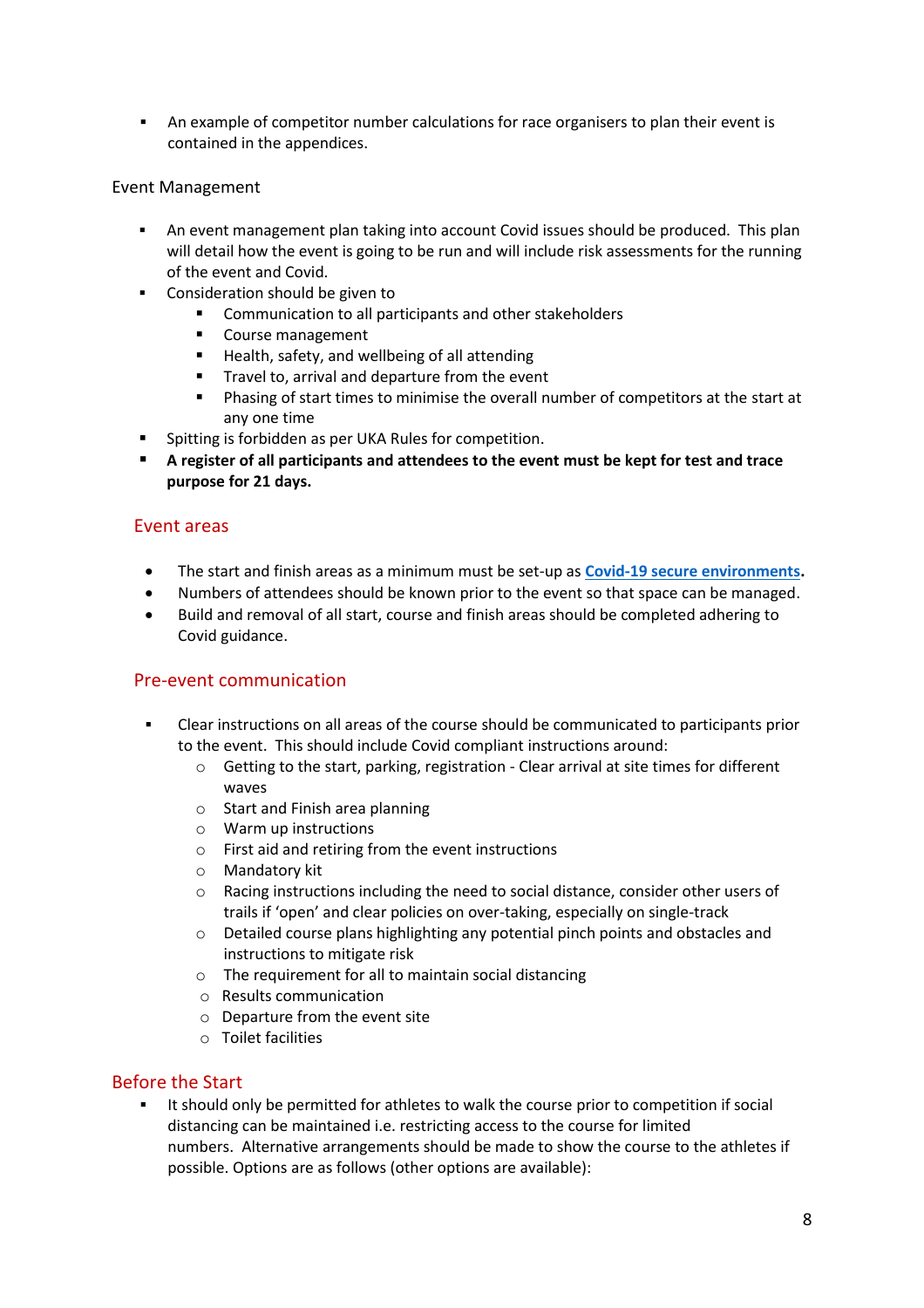- o Facebook live streaming
- o Video recording of someone walking and explaining the course
- o Drone recording (if in a permitted area)

Organisers should consider allocated zones for participating club teams to gather, ideally marked with spray paint or some similar environmentally safe option, with adequate capacity for the numbers involved to maintain social distancing

- The erection of club team tents and gazebos should be discouraged and should be communicated in the pre event information. Clubs may bring one or more small pop up tents (gazebo) to keep kit dry, however, gathering in tents where social distancing is not possible should not be allowed. Face masks should be considered in any team areas.
- Designated and marshalled warm up areas should be considered. The numbers within this area would have to be regulated, and as such there would need to be a method of allowing athletes into this area. Options to assist management of this could be:
	- $\circ$  A pre allocated time allotted to each competitor for warm up which is shown to a marshal upon entry into the designated warm up area
	- o Different coloured wrists bands for age groups could be distributed to help manage the numbers using the warm-up area at specific times
- 'Holding areas' behind the start should be considered to help manage social distancing at the start ensuring access only for competing athletes and team coaches. (see appendices)
- Any holding area should be marked out to ensure clarity for all parties involved within the competition.

### The Start

Mass starts are currently not allowed and as such careful consideration must be given to alternative competition formats. Event organisers should consider:

- Maximising the space available at the start line
- Marking start lines with 2 metres grids
- Using wave starts and/or seeded races with faster runners leaving first
- Maximising the length of starting straights or starting loops before courses narrow
- Reducing the dwell time before the start to an absolute minimum. Move participants rapidly to the start line so they do not gather

### The Course

- Careful planning of the course to ensure social distancing from other competitors and the public should be undertaken. Clear signage and communication with all attendees to ensure all Covid guidance is adhered to, while racing, should be undertaken prior to the event.
- The density of runners on the course should allow for socially distanced overtaking. Organisers should aim to map courses that reduce the need for competitors to take a tight racing line, thus reducing the likelihood of packing in a race.
- Single lap courses to minimise the need for lapping and over-taking should also be considered.
- Event features that may lead to spectators congregating/queuing on the route (e.g. rivers, ditches) should be withdrawn.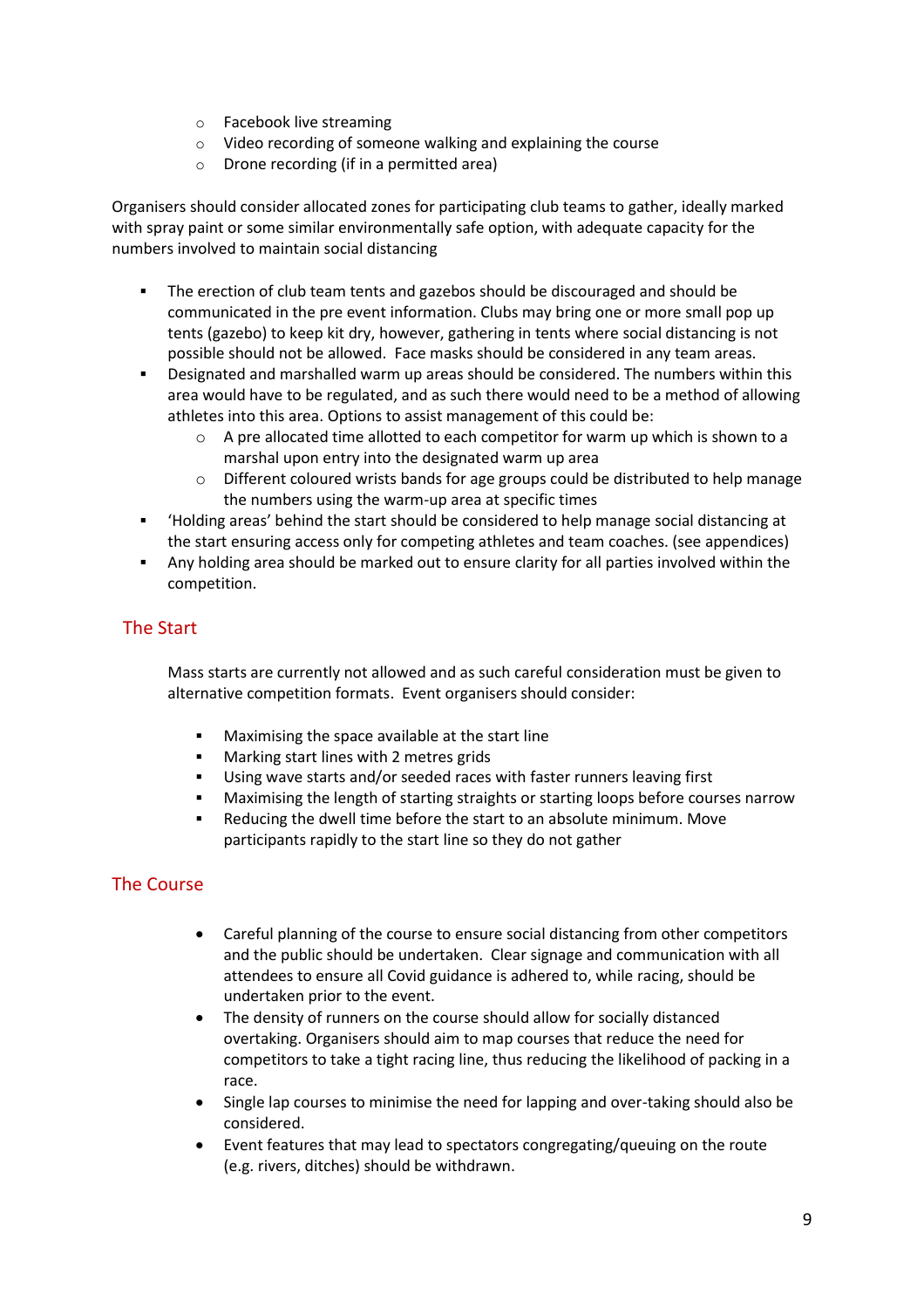• Ensure the course width always allows for socially distanced overtaking. Pinch points should be avoided where at all possible. If this is unavoidable, mitigations must be put in place to maintain social distancing such as marshalling, no overtaking zones, and clear pre-event information being sent to all attendees. While not all ideas will be suitable to all venues or courses please ensure that you think practically and innovatively about your venue and ways in which social distancing can be maintained or adhered to around the course. It is paramount that all involved in the competition are briefed, prior to the event, on any new way of competing.

### The Finish

Race organisers should consider the following with regards to the finish area:

- Organisers should ensure that finishers are dispersed quickly away from the finish line and should take measures to guide participants safely away from the event site.
- Ensure competitors avoid lying or sitting down in the finish area (unless in the case of medical need/problems). Identify a pool of volunteers on duty at the finish line to support runners and then encourage them to keep walking and not to stop. These volunteers should wear PPE appropriate to their role and have hand washing/sanitiser facilities available.
- Finishers from one wave to all finish in one area of the finish line/zone. Next wave finishes in another finish zone to allow accurate timekeeping if no chip timing.
- Following their finish, all competitors must be directed to an open space and organisers should have a plan to disperse everyone off site as efficiently as possible.
- Competitors should remove their own chips, if used. If they are unable to do so, assisting volunteers should wear PPE. Organisers should factor in chip removal and the flow of finishers to enable social distancing to be maintained and competitors to move out of the finish area as quickly as possible.
- Organisers should consider how to manage supporters and spectators at the finish area. This will be dependent upon the area available so all can socially distance. A 'Competitor plus one' policy may be needed at the finish area and the organiser should set up a Covid secure area where all attendees are signed in or preregistered. All attendees to the finish area should be encouraged to leave the area as quickly as possible.
- Emergency tents at the finish area should be open-ended to allow for free-flowing air.

#### **Spectators**

- Spectators are discouraged from attending cross country events under current guidance. We realise that there may be a need for team managers, parents, carers, and other individuals providing personal support to athletes to attend. To this end, all 'guests' who will accompany the athlete to the competition must submit a health declaration before being allowed into any Covid secure areas.
- The maximum group size for spectators is 6. Organisers must ensure marshals are in place to oversee adherence as per government guidance.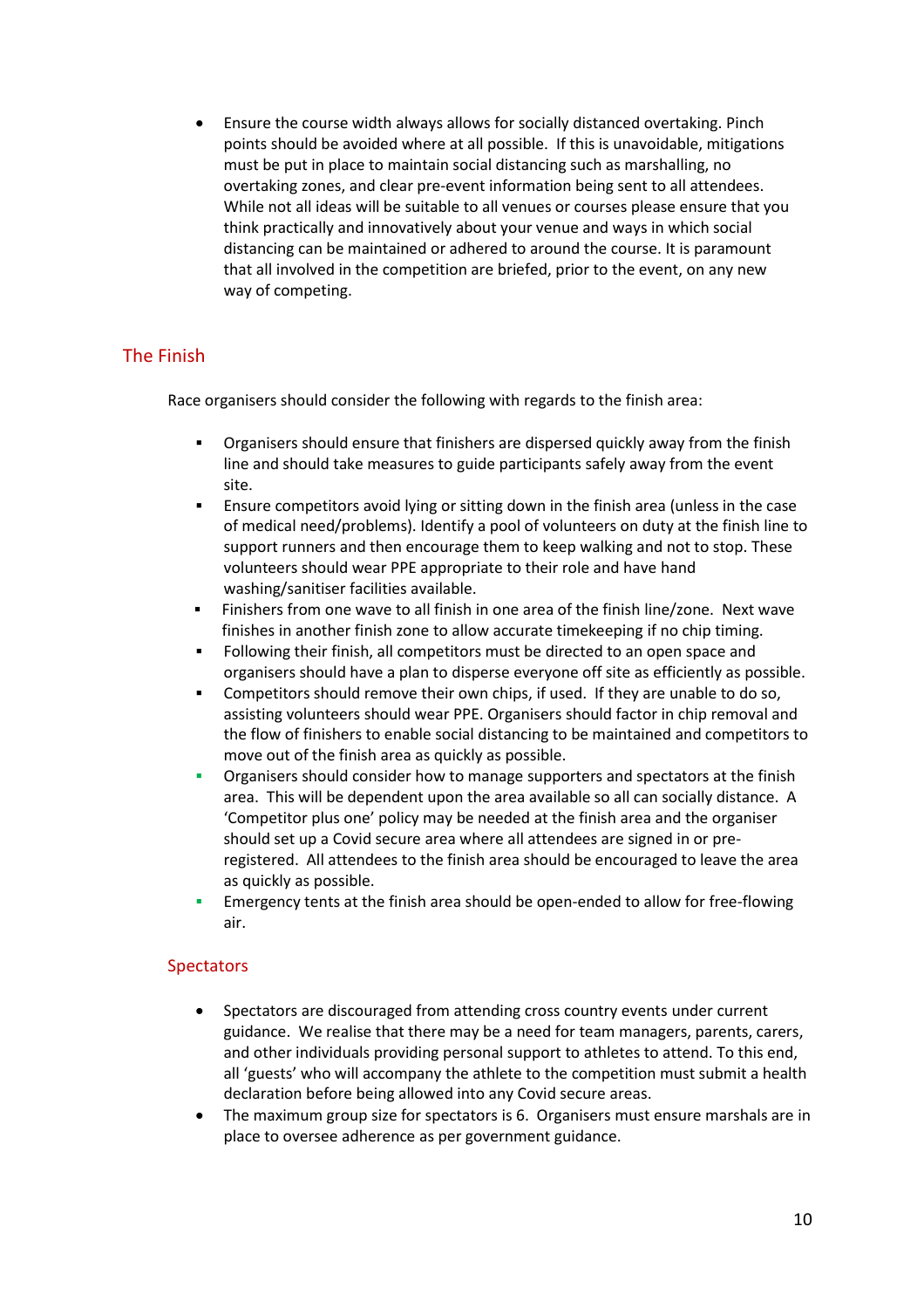- A register of all these individuals should ideally be kept electronically. Consider using google forms, linked to an opt in, and self-assessment form for Covid-19. **To view a 'how to' video for Goggle Forms creation click [HERE](https://www.englandathletics.org/resources/category/return-to-competition-covid/volunteer-resources/)**
- Data Protection. Event organisers should assist the NHS test and trace programme by keeping a register of all attendees at the competition. This information must not be held for longer than 21 days. Further information can be viewed on the Sport England website[, HERE,](https://www.sportengland.org/how-we-can-help/coronavirus/return-play/frequently-asked-questions-return-sport-and-activity#testandtrace) and the Government website [HERE](https://www.gov.uk/guidance/maintaining-records-of-staff-customers-and-visitors-to-support-nhs-test-and-trace)
- The competition area can be defined as any area zoned out specifically for the use of the competition, e.g. warm up, bag drop / club gazebo area, start and finish and the like (this list is not exhaustive).
- To ensure that spectators remain at least 2m from the competitors around the course, we recommend that the course be double taped. Clear signage must be erected around the course to state that 2m distancing must be maintained at all points around the course.
- It is also recommended that signage is erected to stipulate no crossing. Signage will be made available to download and print on the England Athletics website.
- Where double taping of a racing course is not possible, the competition organiser must select the venue and course which can adhere to spectator/ guest management. Control mechanisms must be in place to ensure any fomite transmission risks are mitigated.

#### Post competition

- Post competition the venue must be returned to its original state and 'cleaned' in line with the venue and government guidelines.
- Each competitor must be briefed to ensure if they do show signs of Covid-19 within 48 hours of the competition the competition provider must be informed so all competitors can be contacted. This is in line with the Government Test and Trace system. UKA must also be notified if there is a positive Covid-19 case following the competition – [HERE.](https://www.uka.org.uk/governance/health-safety/covid-19-form/)
- An online post competition report should be submitted to England Athletics.
- **Should the unfortunate instance arise that someone from the competition tests positive for Covid-19, an example email [HERE](https://www.englandathletics.org/resources/category/return-to-competition-covid/) can be used to advise the 'next steps' for everyone in attendance at the competition.**

# <span id="page-10-0"></span>L. FIRST AID AND MEDICAL SUPPORT

The event organiser will need to ensure that appropriate First Aid cover is in place. This should be achieved through close liaison with appointed First Aiders and medical providers to agree best practice protocols for event day.

It is the responsibility of the First Aider not the competition provider to ensure that they adopt all necessary steps to comply with Government guidance aroun[d treatment of injury.](https://www.gov.uk/government/publications/coronavirus-covid-19-guidance-on-phased-return-of-sport-and-recreation/return-to-recreational-team-sport-framework) The competition provider should ensure the First Aider has reviewed the [Covid-19 Guidance for First Responders](https://www.gov.uk/government/publications/novel-coronavirus-2019-ncov-interim-guidance-for-first-responders/interim-guidance-for-first-responders-and-others-in-close-contact-with-symptomatic-people-with-potential-2019-ncov)

In addition to the usual requirements of medical provision for cross country licensing **<https://www.uka.org.uk/competitions/useful-documents/>** race organisers should ensure the following: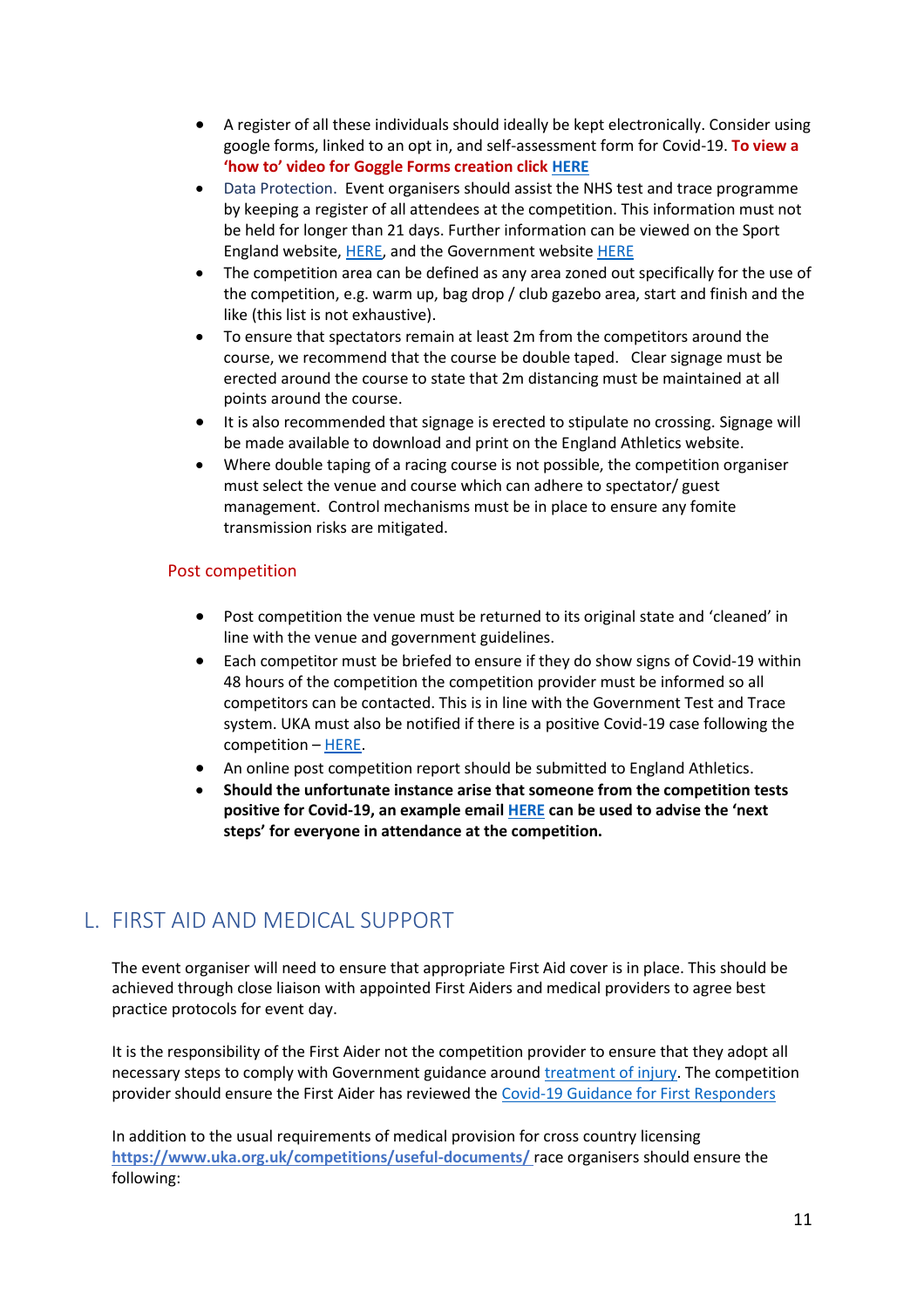- Protocols All participants, officials, volunteers, and spectators must undergo a selfassessment for any Covid-19 symptoms, which are: a high temperature; a new, continuous cough; or a loss or change to their sense of smell or taste. No-one should leave home for an event if they, or someone they live with, has symptoms of Covid -19.
- Temperature check onsite at a competition is not mandatory, however if you have this facility easily available it would be advisable to use this. This would not negate the requirement for self-assessment prior to entrance into the competition venue.
- A separate area (isolated room with a door or standalone marquee) must be made available at the competition for isolation purposes in case someone at the competition begins displaying signs of Covid-19.
- First Aiders must wear full PPE for the duration of the competition.
- Any event First Aiders with additional needs should consider making their own provision as they may already be doing on a day-to-day basis.
- Event First Aiders should adhere to the current government guidelines for first responders treating patients during the pandemic. [Covid-19 Guidance for First Responders.](https://www.gov.uk/government/publications/novel-coronavirus-2019-ncov-interim-guidance-for-first-responders/interim-guidance-for-first-responders-and-others-in-close-contact-with-symptomatic-people-with-potential-2019-ncov)
- **•** Those administering First Aid should ensure their own protection. A First Aid kit containing the appropriate equipment should always be carried by the event First Aider(s).
- **•** Injury management Event organisers, in conjunction with local NHS services, should ensure there are no detrimental impacts of staging the event on the wider community and healthcare systems. Injuries during the event should still be treated as participant wellbeing is paramount. Medics or first aiders, should keep a record of each participant they encounter for test and trace purposes.

# <span id="page-11-0"></span>M.OFFICIALS & VOLUNTEERS

Officials and volunteers are needed for the delivery of licensed competitions. The safety and wellbeing of officials must be considered in the planning phase of any competition.

A course referee must be appointed and to be graded as a minimum, a level 2 endurance Official, and have confirmed in writing/email that they will officiate at the competition with the mitigations in place for Covid-19, before applying for a cross country licence.

Where possible Officials should be selected within proximity to the venue to eradicate long distance travel times and inter regional travel due to the virus transmission. Only once all avenues for suitably qualified Officials locally have been explored, can the competition provider expand the search further. The county official's secretary and Tri Regional Officials Group can be contacted to assist with the search for Officials. There is also a live Facebook pag[e England Athletics Officials w](https://www.facebook.com/groups/EnglandAthleticsOfficials)here competition organisers can post their requests for Officials.

Officials appointed in a role which will have face to face contact with other people, less than 2m and for 15 minutes or more, must wear appropriate PPE (i.e. face mask). This must be provided by the competition provider.

Any official or volunteer who will work indoors must be provided with a face mask to wear for the duration of their activity at the competition.

Any Official or Volunteer cleaning surfaces or handling equipment like chips must be properly equipped. **[Please see guidance HERE for cleaning in a non-healthcare setting.](https://www.gov.uk/government/publications/covid-19-decontamination-in-non-healthcare-settings/covid-19-decontamination-in-non-healthcare-settings)**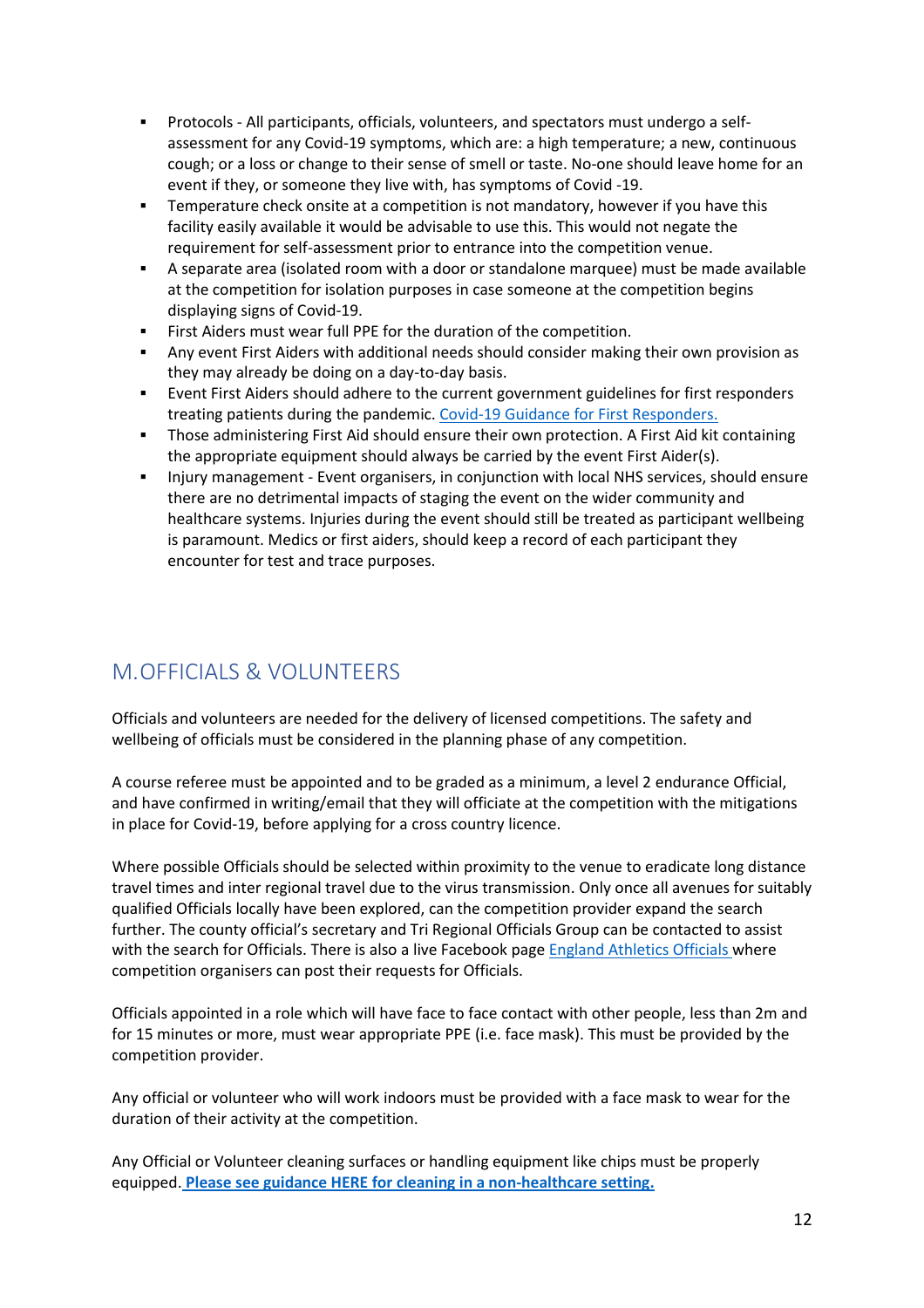### Officials information and management

Competition providers must put in place a risk assessment regarding Officials and ensure that all events can be managed to meet the latest guidance on Covid-19 as well as meeting licensing and event needs.

Any government guidance around PPE or where relevant vulnerable individuals must be followed.

We would recommend officials are provided with facemasks and cleaning stations to enable regular washing or sanitising of hands

Clear communication of safety and wellbeing measures being put in place for Officials should be made prior to the event.

A register of all Officials should be kept for test and trace purposes

Officials briefing to take place outside and/or virtually prior to the event taking place.

# <span id="page-12-0"></span>N. RISK ASSESSMENTS

Each competition provider must create a Risk Assessment for their competition outlining how transmission risks will be mitigated throughout every element of the competition. There is a generic Risk Assessment document on the UKA website [\[HERE\]](https://www.uka.org.uk/governance/health-safety/risk-assessments/).

### Risk Assessment: < Insert Activity/Event>

| Date: | Assessed by:              | Location:                     | Review:        |  |
|-------|---------------------------|-------------------------------|----------------|--|
| 120   | <insert name=""></insert> | <lnsert location=""></lnsert> | < Review Date> |  |

| What are the<br>Hazards?                            | Who might be harmed<br>and how?                                                                         | What are you already doing?                                                                                                                                                                                                       | <b>Risk</b><br>Rating | What else can you do to<br>control this risk?                                                                                                                                    | <b>Resultant</b><br><b>Risk</b><br>Rating | <b>Action</b><br>by<br>whom | Target<br>date | Complete                             |
|-----------------------------------------------------|---------------------------------------------------------------------------------------------------------|-----------------------------------------------------------------------------------------------------------------------------------------------------------------------------------------------------------------------------------|-----------------------|----------------------------------------------------------------------------------------------------------------------------------------------------------------------------------|-------------------------------------------|-----------------------------|----------------|--------------------------------------|
| <b>Slips and trips</b><br>Spillages/loose<br>cables | Staff may be injured if they<br>slip on spillages or trip on<br>cables or objects left on the<br>floor. | • There is general good<br>housekeeping policy in the<br>organisation<br>• Wet floor signs are always used<br>• Staff use electrical sockets<br>nearest to where they are<br>working to reduce the risk of<br>tripping over leads |                       | • Introduce a two-mop system<br>for cleaning floors (wet<br>mopping followed by dry<br>mopping)<br>• Remind staff to wear sensible<br>shoes, e.g. flat shoes with a<br>good grip |                                           | Joe<br>Bloggs               | 25/12/16       | Yes<br>14/09/15<br><b>Joe Bloggs</b> |
|                                                     |                                                                                                         |                                                                                                                                                                                                                                   |                       | ٠                                                                                                                                                                                |                                           |                             |                |                                      |
|                                                     |                                                                                                         |                                                                                                                                                                                                                                   | M                     | ٠                                                                                                                                                                                |                                           |                             |                |                                      |
|                                                     |                                                                                                         |                                                                                                                                                                                                                                   | н.                    | ٠                                                                                                                                                                                |                                           |                             |                |                                      |

NB Copy and paste rows as required

### Considerations for Risk Assessment should include (this is not exhaustive)

- Clear signage to ensure social distancing and route finding around the venue.
- **•** Competition providers must appoint a dedicated person to ensure that signage information is being adhered to and the flow of the competition is being followed throughout the duration of the competition. This person(s) should be provided with a Hi-Viz jacket, facemask, and hand sanitiser.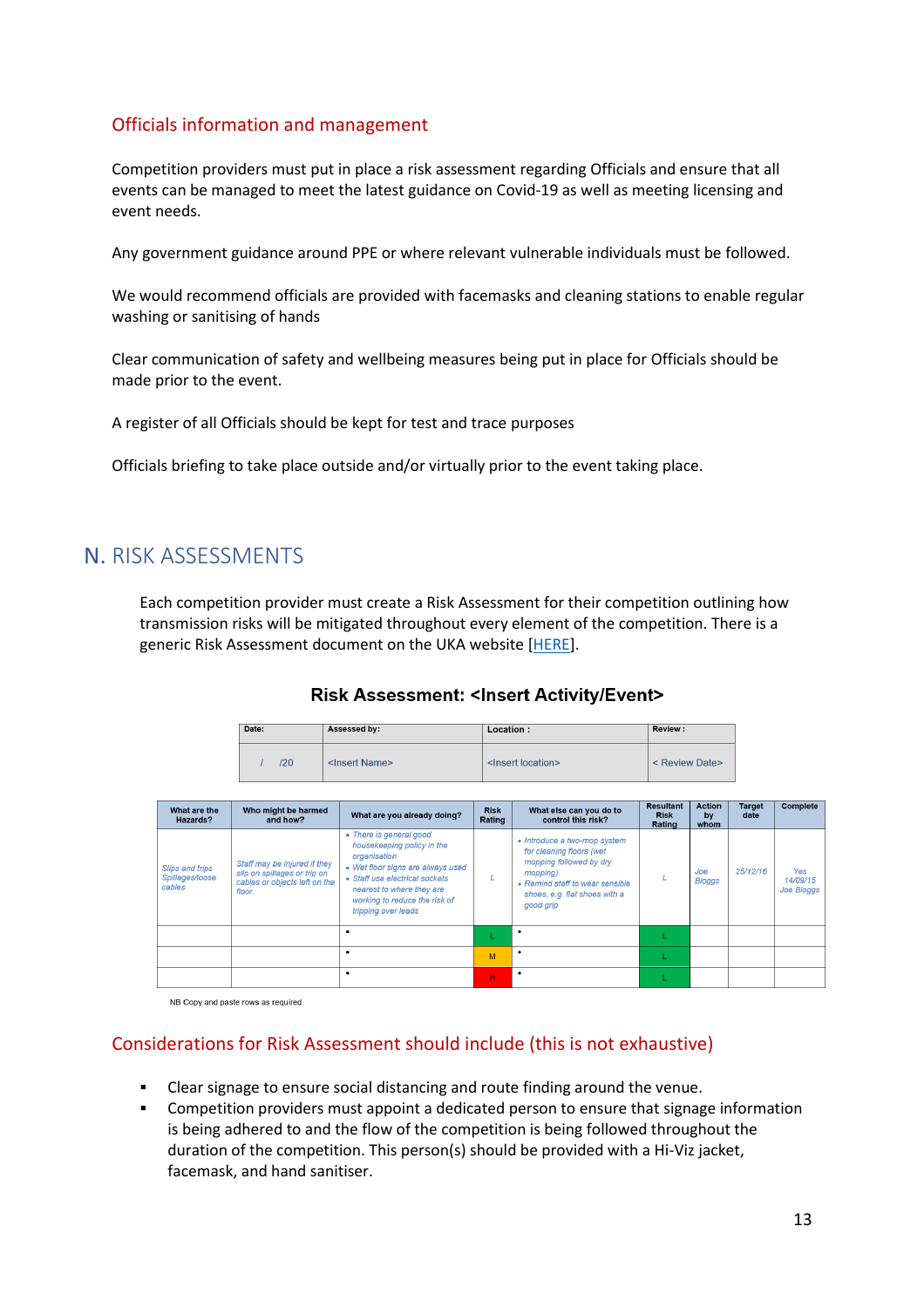- Hygiene/cleaning requirements meet Covid-19 guidance.
- Ingress and egress maintaining social distancing for all.
- Potential pinch points or areas where people may gather (entry / exit / start / finish / etc) should be monitored and where possible signage or markings indicating 2m social distancing required be put in place
- Routes from parking to the event area for all competitors, spectators, and officials/volunteers.
- **EXECT** Liaise with the venue to ensure that capacity guidelines for the venue is adhered to.
- Routes into and around the venue for competitors such as warm up and warm down areas, registration, club team areas.
- Oversight of young athletes by parents.
- Changing facilities, being an indoor area, are currently not to be made available.
- Toilet allocation is provided meeting all guidance on hygiene/cleaning and social distancing requirements.
- **•** Preparation and planning for the potential occurrence of injuries or other accidents should be in place.
- Weather contingency plans.
- How will you communicate all the risk mitigations and plans for the competition to those attending your competition?

The risk assessment must be made available publicly for all to view prior to or during the competition. It is advisable that a copy of the risk assessment be uploaded onto the organiser website or be available on the day for people to view.

# <span id="page-13-0"></span>O. CROSS COUNTRY LICENCES

The application must be completed online and will be approved by England Athletics. (The online licence application will be made available through the England Athletics website on the 19<sup>th</sup> October.)

You will be required to upload venue confirmation and details of the Referee (Level 2 Endurance Official) within the licence application.

You must where possible apply no less than two weeks from the start date of your competition. Discretion will be applied to this; however, we cannot guarantee that applications which arrive the week of the competition will be processed in time. The licence will be awarded as soon as possible but it is essential that competition organisers have included all the information requested to facilitate the process.

For any competition results to appear on Power of 10, a cross country licence must be granted. All venues used for competition must have the permissions in writing from the landowner and where applicable evidence of the landowners Covid venue policy.

**UKA public liability cover will apply to competitions that are licensed and promoted by an affiliated Competition Provider. A licence will only be awarded if all Covid-19 regulations are applied to the competition.**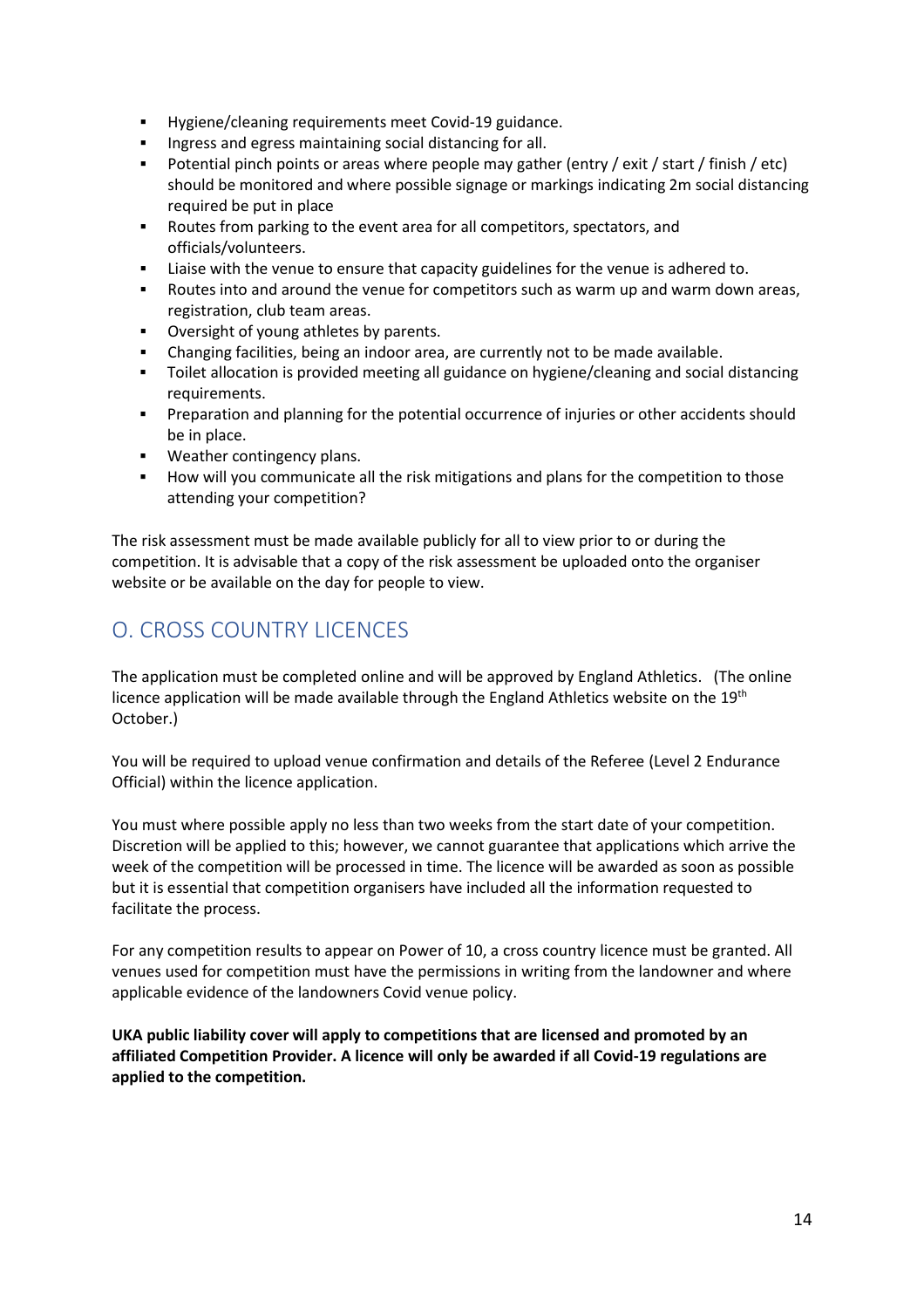# <span id="page-14-0"></span>P. ATHLETE COMPETITION GUIDANCE

It is important that athletes are aware of any policies/procedures put in place by the competition provider for not adhering to social distancing and hygiene guidance at the competition. Competition providers should make all aware of any sanctions they intend for non-compliance i.e. removal from the site.

### a) Younger athletes (Under 18 years of age)

- Competition providers must ensure they have the permission/agreement of the responsible parent or guardian of an athlete who is under the age of 18.
- **•** The aim is to minimise the global number of attendees at an event so young athletes should ideally be accompanied by one parent or guardian. All attendees at an event should be preregistered in accordance with Covid secure guidelines.

### Athletes aged 18 or over

- All guidance applicable to competition providers and athletes in this document is relevant to 18-year olds and over including master's athletes.
- **■** In addition, government guidance on vulnerable persons should be adhered to, if relevant, and considered by coaches, competition providers and individual athletes.

### Athletes in Higher Risk groups

Athletes and runners in the higher risk groups should follow any medical guidance they have been given about ensuring good health and welfare. If there are further concerns, please consult with your medical or national organisations for support and best practice.

Advice will have been offered through your health body for those who are Clinically Extremely vulnerable or Clinically vulnerable.

### Disabled athletes

- General Assistance: disabled athletes requiring support can bring a carer with them to the competition. Everyone involved within the competition should maintain social distancing guidance.
- Higher Risk: athletes in the higher risk groups should follow any medical guidance they have been given about ensuring good health and welfare. If there are further concerns, please consult with your medical or national organisations for support and best practice.

# <span id="page-14-1"></span>Q. DISCLAIMER

Please note that the subject matter covered in this guidance is in no way exhaustive and the material does not stand on its own nor is intended to be relied upon as a substitute for obtaining specific legal advice. Individual circumstances will differ. The information contained in this guidance is given in good faith but any liability of England Athletics Limited or its professional advisors (including their respective members or employees) to you or any third party which may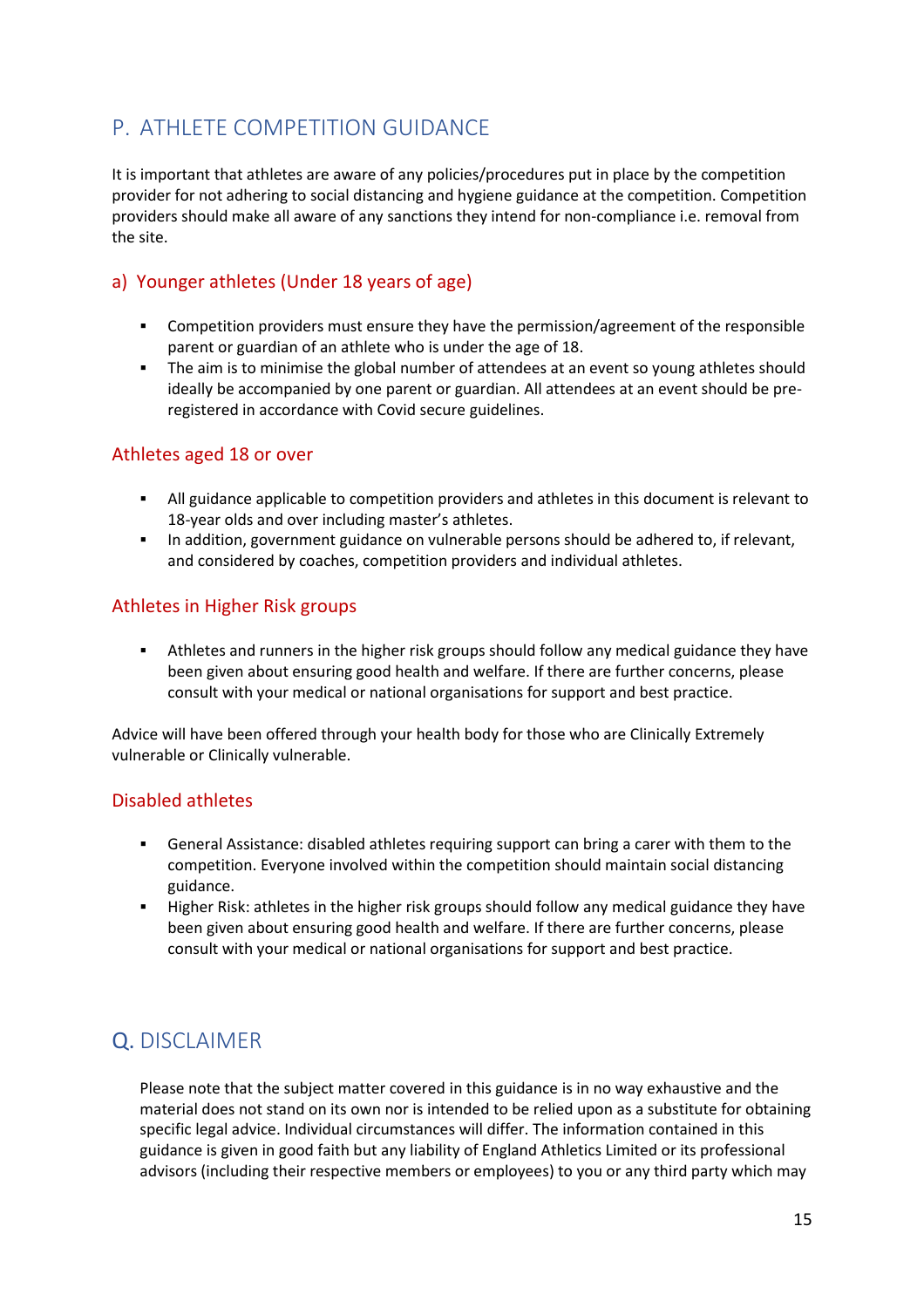arise out of the reliance by you or any other party of the contents of this guidance is hereby excluded to the fullest extent permitted by law. England Athletics Limited and its professional advisors accept no duty of care or liability for any loss occasioned, whether caused by negligence or otherwise, to any person acting or refraining from actions as a result of any material in this guidance. We would strongly recommend that you consult professional advisors on specific issues before acting or refraining from action on any of the contents of this guidance.

This guidance has been prepared by England Athletics Limited

© England Athletics Limited 2020. All rights reserved. Reproduction of any material from these publications is permissible only when attributed to England Athletics.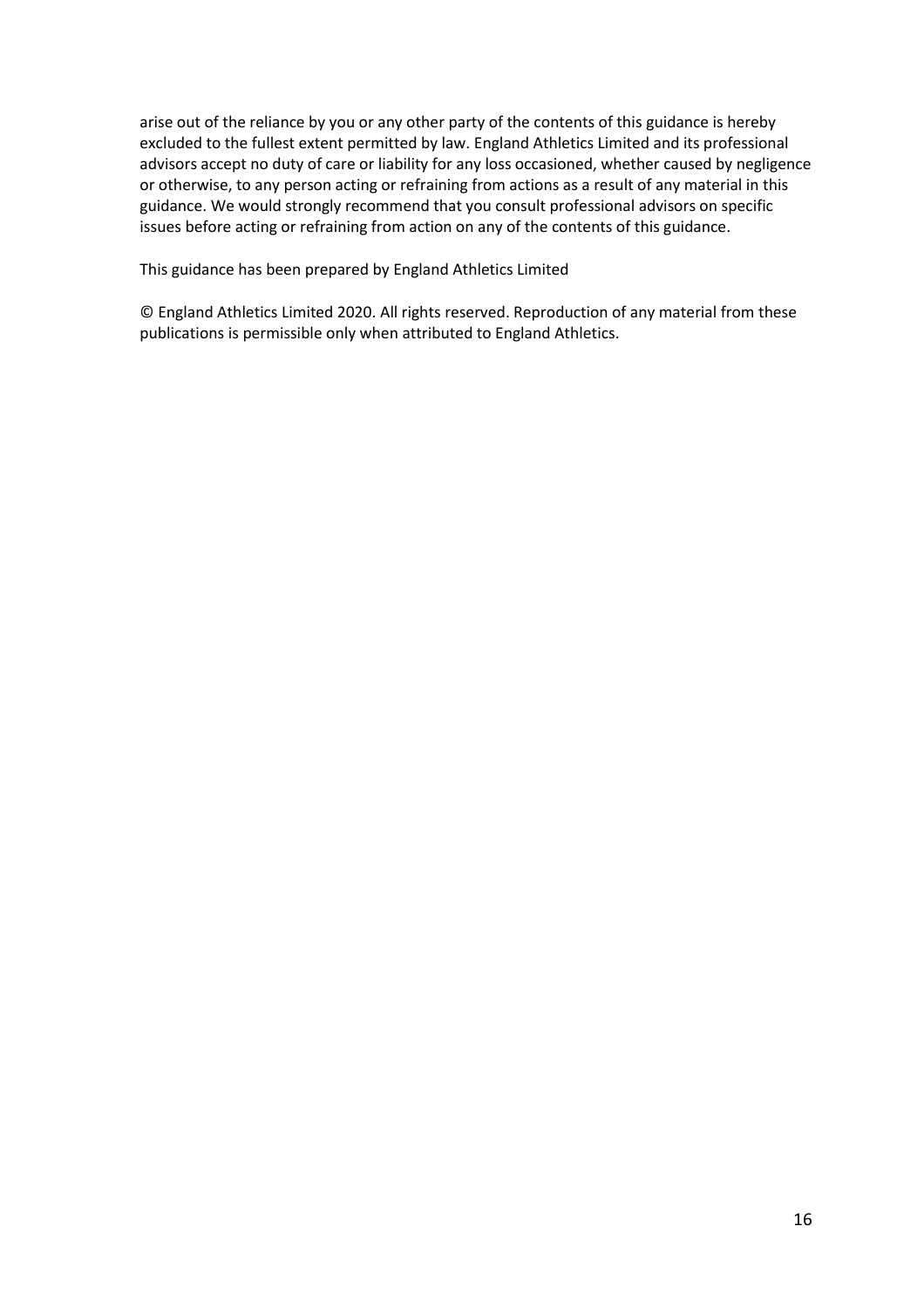# <span id="page-16-0"></span>APPENDIX 1 – COVID COORDINATOR ROLE

The Covid-19 Coordinator is responsible for reviewing each area of the competition and asking pertinent questions to ensure that England Athletics and Government Guidance is adhered to throughout the competition. We would advise that this role is separate to the meeting manager, and ring fenced for only this role to ensure they can oversee the full operation of the competition.

Competition Providers should appoint a designated Covid-19 Coordinator (preferably with experience in health and safety in a professional or volunteer setting) whose responsibilities include:

- Liaising with the facility manager / landowner in relation to all matters concerning Covid-19
- Assisting to produce site-based risk assessments ensuring that Covid-19 compliant processes and protocols are in place
- Ensuring all necessary level of risk mitigation are in place prior to competition
- The Coordinator is responsible for alerting the meeting manager to any situation which contradicts the Covid-19 procedures which have been put in place for the competition. Depending upon the size of the competition footprint you may decide to appoint additional people to help the Covid-19 coordinator across the whole site.
- Competition Providers should ensure they are prepared and have planned for circumstances where injuries or other accidents occur, and they have mitigating procedures and plans in place to resolve the issue while maintaining all government guidance ensuring compliance of social distancing measures during training sessions.
- Ensuring that volunteers/Officials, coaches / leaders, athletes, and parents / guardians are adhering to this guidance.
- Ensuring that the competition complies with the facility restrictions and guidance.

There must be a clear line of responsibility adopted at the competition to ensure compliance is achieved. We recommend that the duty of command is as such that issues are reported in the first instance to the Covid-19 Coordinator, who will attempt to resolve the situation, if that is not possible then the meeting manager is informed to pursue further, appropriate action in line with the competition risk assessment.

# <span id="page-16-1"></span>APPENDIX 2 – INFORMATION POSTERS

It is important that posters are displayed upon entrance to your competition to remind people not to attend should they be showing signs of the virus, and also to reinforce the message that Government Guidelines are being adhered to at the competition. Liaise with your venue in the first instance. A collection of NHS information posters can be viewed **[HERE](https://coronavirusresources.phe.gov.uk/nhs-resources-facilities/resources/isolate-your-household-nhs-resources/)**

Event specific social distancing merchandise can be found **[HERE](https://www.runningimp.co.uk/products/new-social-distancing-products.html)**. Other suppliers are available. EA posters for competition providers to use can be found **[HERE](https://www.englandathletics.org/resources/category/return-to-competition-covid/competition-signage/)**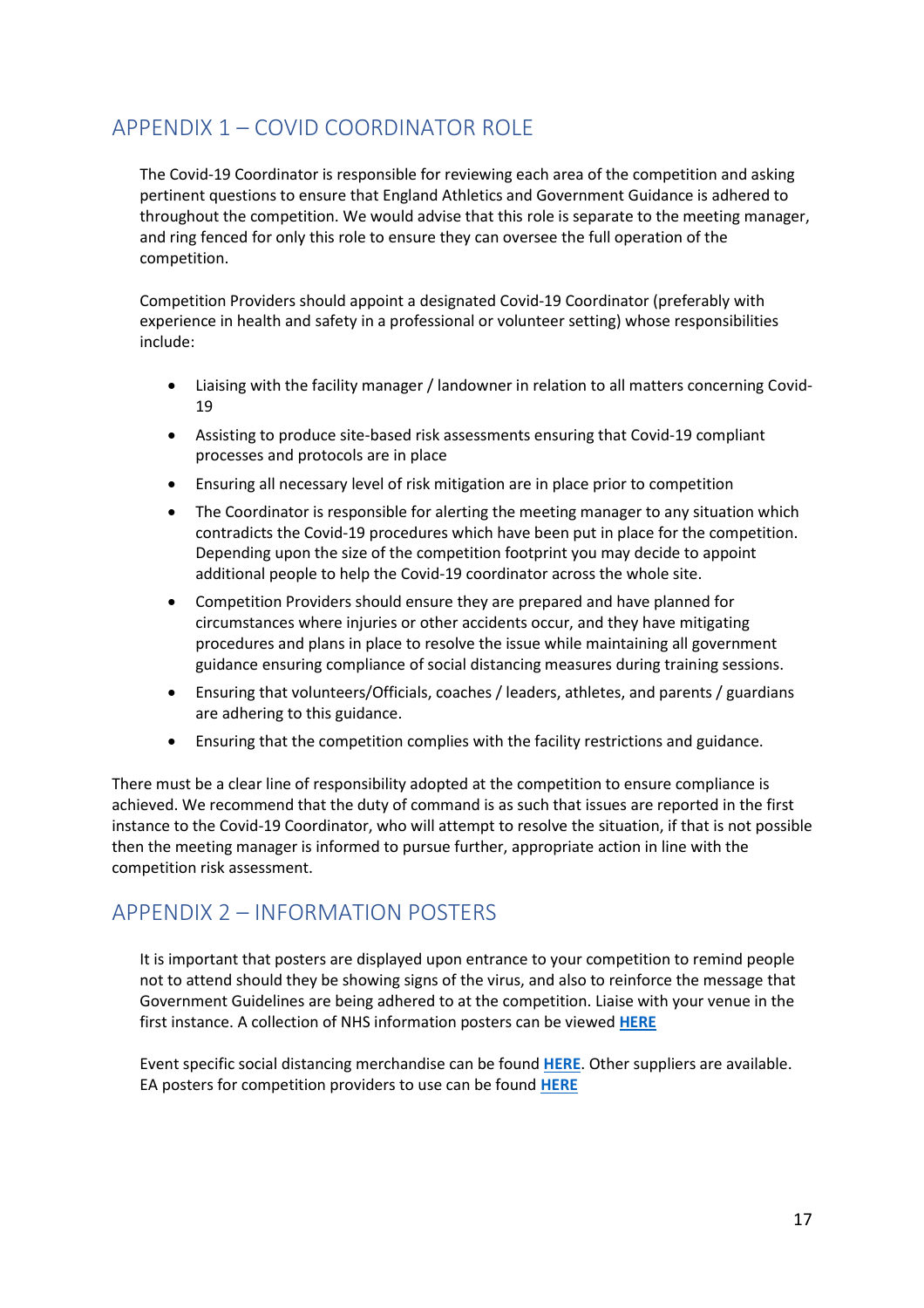# <span id="page-17-0"></span>Appendix 3. EVENT AREA SCHEMATIC EXAMPLES







**Figure C Paarlauf Style Racing**will require a would not be exactly the same, equal religion and<br>roughly equivalent technical difficult provide a fun alternative.<br>Potentially for runners run twice, testing themselves and racing both directions. Overall results and placings based on<br>their combined time for both efforts. Allows for smaller groups, social distanced racing.